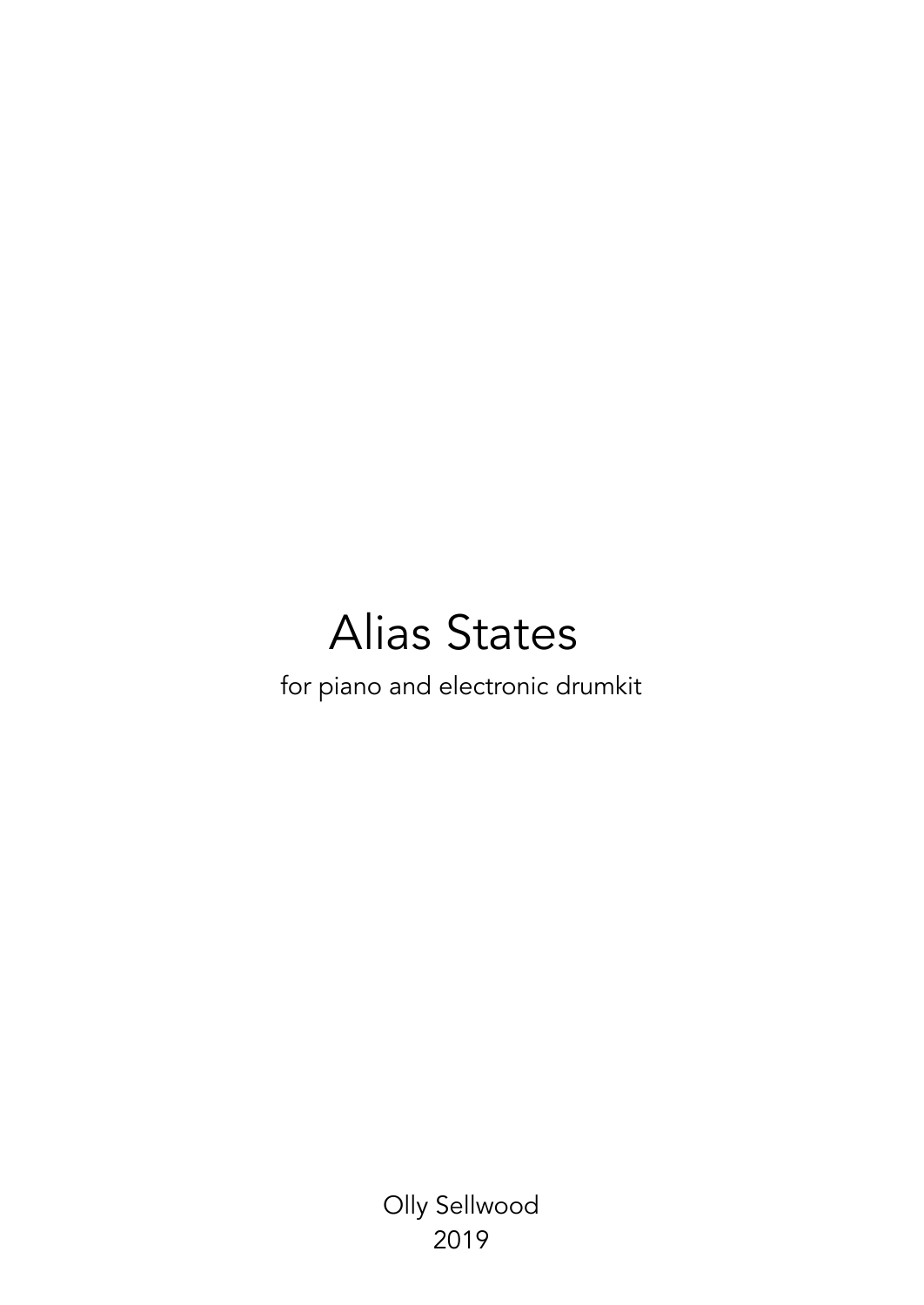for Siwan Rhys and George Barton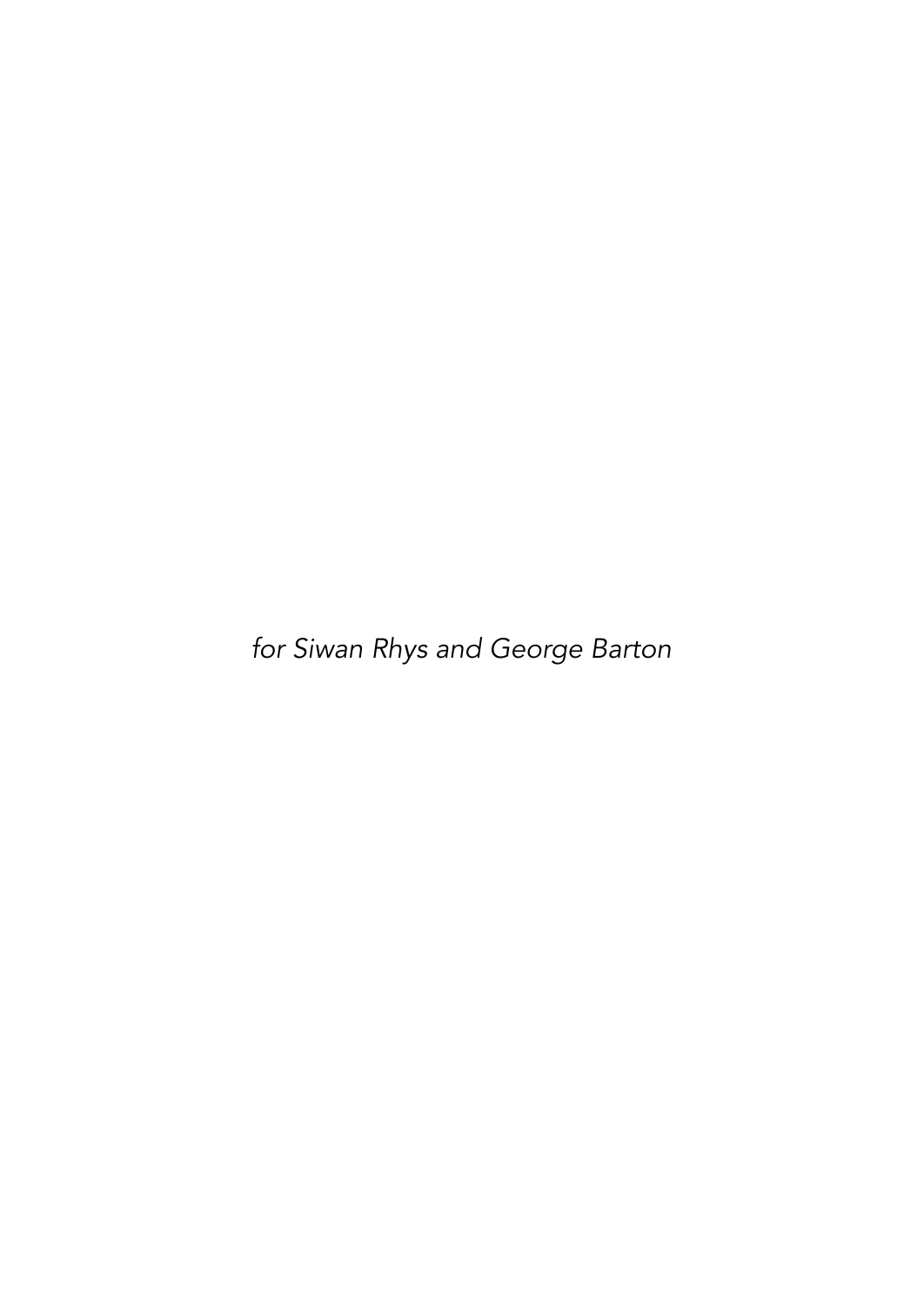## Technical Information

Equipment:

> Grand piano

> Electronic drum kit [kick, snare, hi-hat, hi-hat pedal, two rack toms, floor tom, two crashes]. The rim of the snare must be able to send a separate MIDI note.

- > PA system with two speakers
- > Laptop running Ableton Live 9 Suite. Patch available here:
- https://www.dropbox.com/sh/9uzg3pru19yjkzt/AAC\_cOSFpr7sihqC5dJywGM9a?dl=0
- > Audio/MIDI interface
- > MIDI lead
- > 3 Keyboard sustain pedals capable of outputting MIDI data
- > Drum sticks
- > Microphone for the piano and optional volume pedal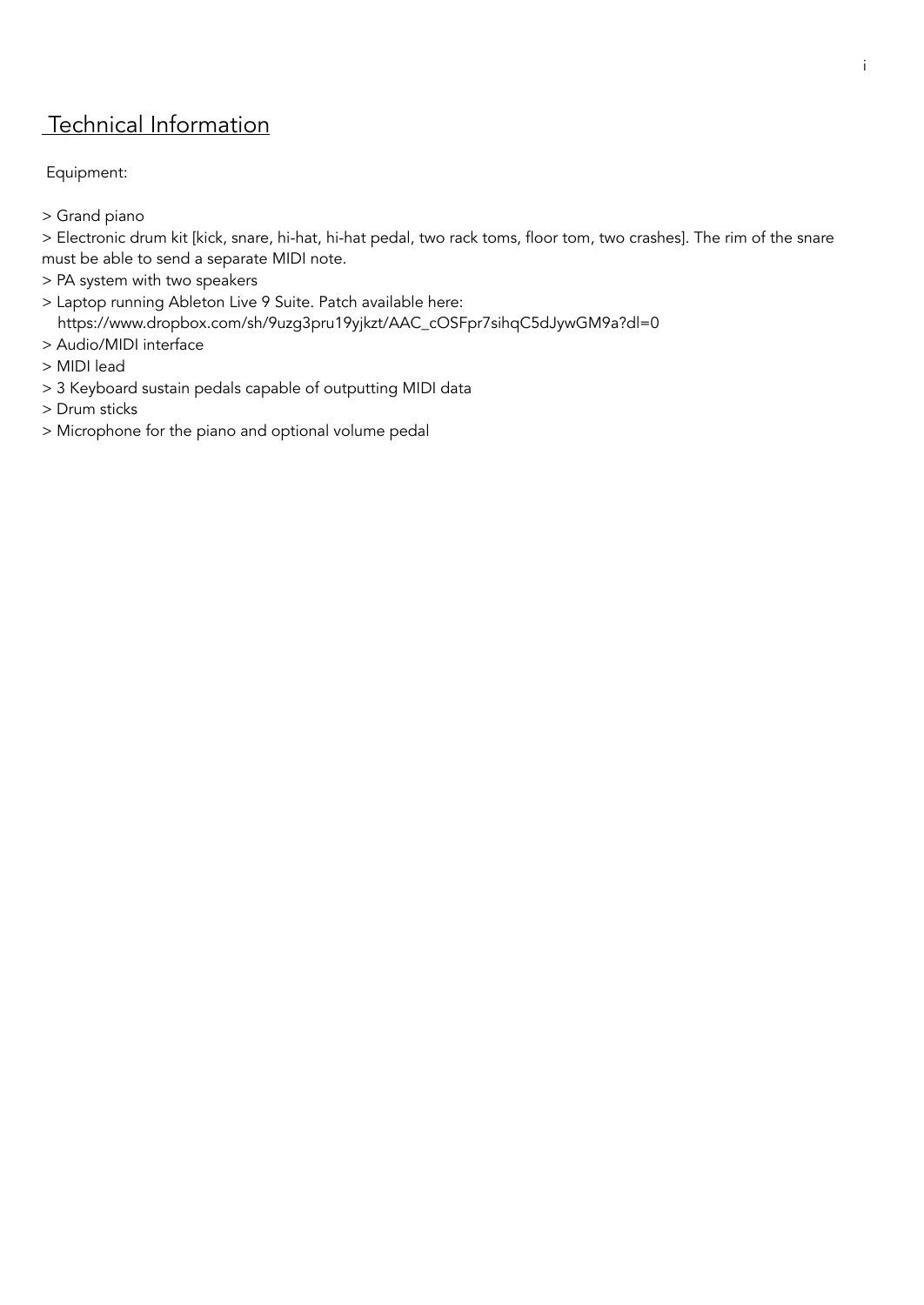## Set-up Information

- 1) Assemble the electronic drumkit and plug the MIDI cable from the MIDI out of the drum module to the MIDI in of the audio/MIDI interface.
- 2) Test that Ableton can read the incoming MIDI messages.
- 3) In Ableton's audio preferences set the buffer size to a suitable setting to avoid any latency.
- 4) In Ableton, arm all the tracks.
- 5) Make sure that the outputted MIDI notes from each pad (via the drum module) match with the notes in each drum channel in Ableton. If not change the MIDI notes via the drum module, not Ableton.
- 6) You may need to adjust the sensitivity and threshold parameters of the pads. Do this via the drum module.
- 7) Plug the keyboard sustain pedals into the audio interface. This may require a separate interface to convert the data into MIDI data.
- 8) Plug the output of the audio/MIDI interface into the PA system and adjust the volume between the individual pads, which should be all equal, and then balance the electronic drumkit with the acoustic piano, which should also be equal.

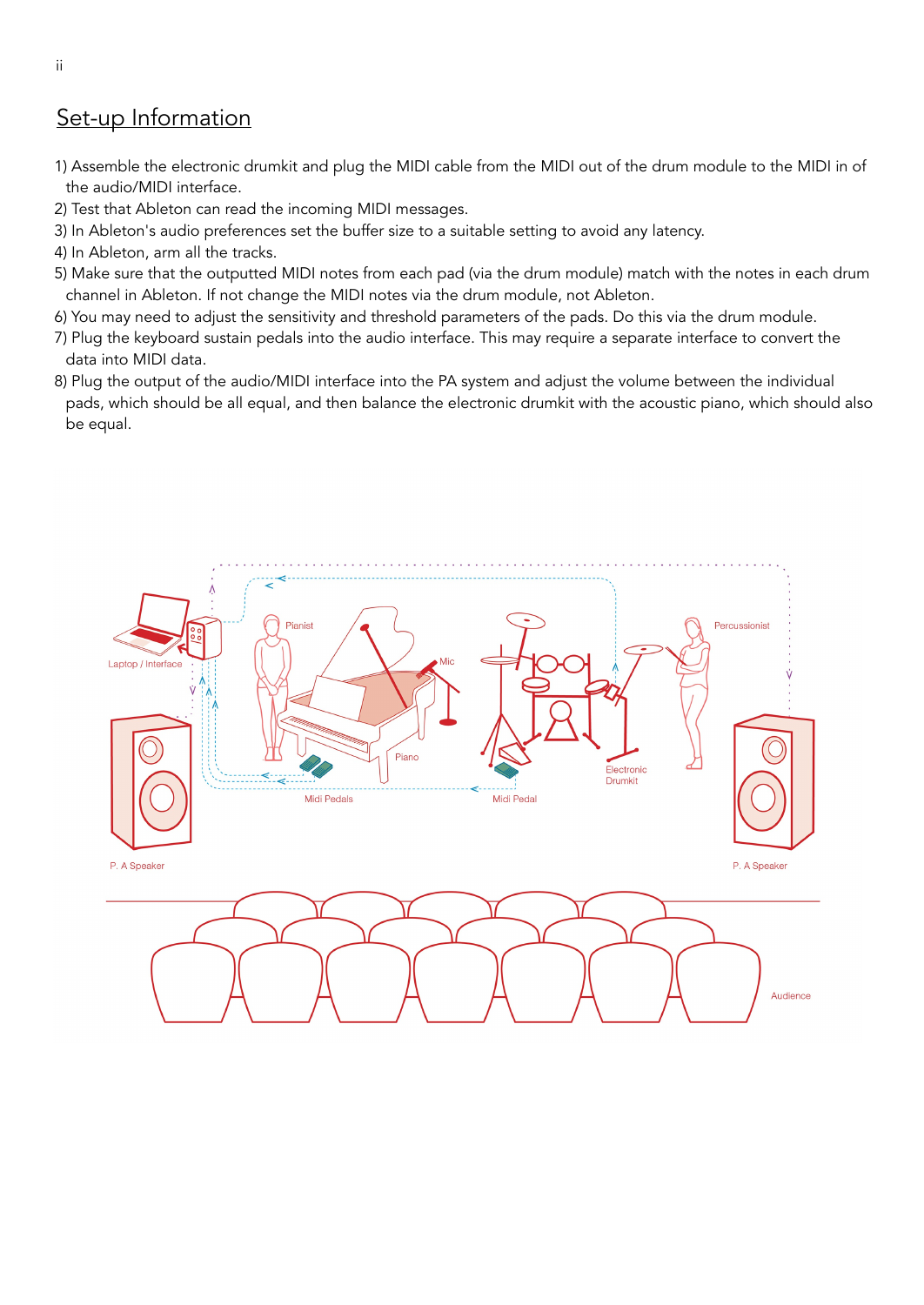### Stage Set-up

- > Place the PA speakers on stands, one either side of the instruments.
- > Place a microphone in the piano, this can be set up so a sound engineer adjusts the sound or the pianist can do so through a volume pedal.
- > The electronic drum module has a volume dial on it and should be set at 75% at the beginning of the piece, this is then turned up to 100% at Rehearsal Mark 7.
- > Open the piano lid fully or remove the lid. Place the laptop behind the piano and out of sight of the audience.

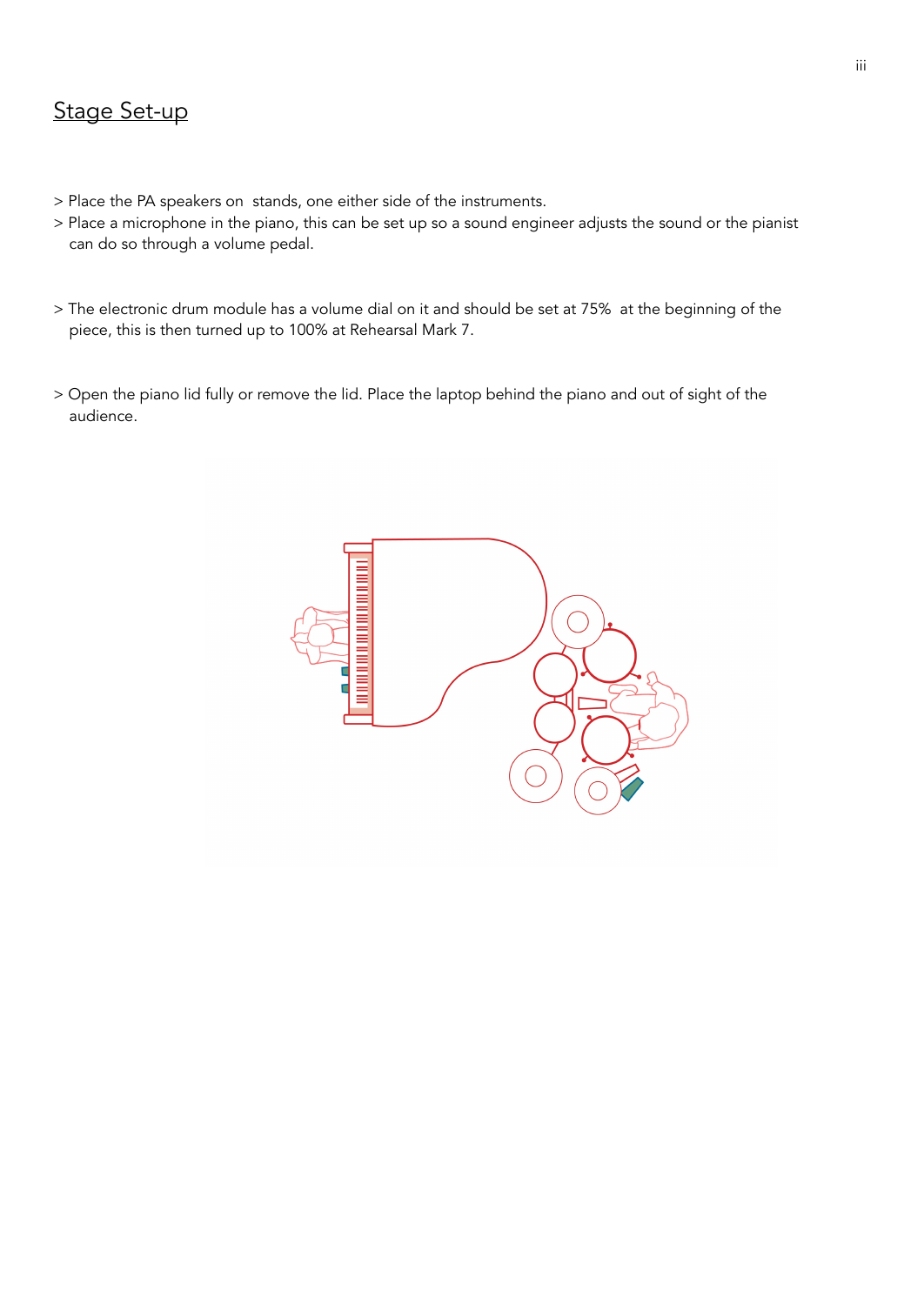### Drum Notation Key



These are the piano notes that are assigned to each electronic drum pad:



#### Performance Information

The piano player plays the grand piano and activates two arpeggiated notes via the two extra keyboard sustain pedals, which are placed next to the other piano pedals. The first arpeggiator (top line) is on C#4. The second arpeggiator (bottom line) is on E5. Both arpeggiators are velocity sensitive.

The percussionist plays the electronic drumkit and, additionally, a piano sustain pedal. Each drum pad has a piano note assigned to it.

The sustain pedal triggers a longer piano sample.

All of the notes and the sample are velocity sensitive; the harder they are hit (or depressed), the louder the note/sample sounds.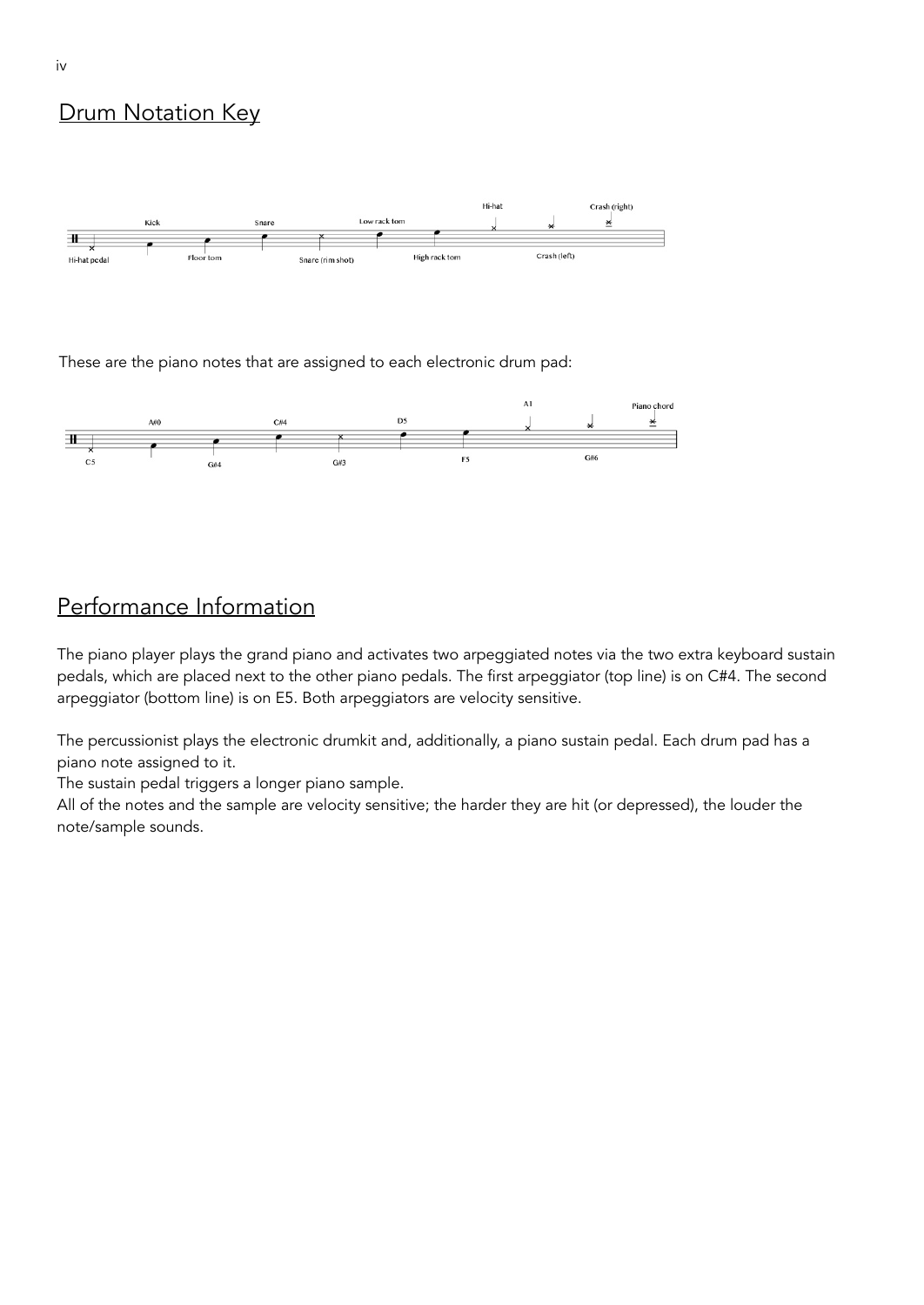



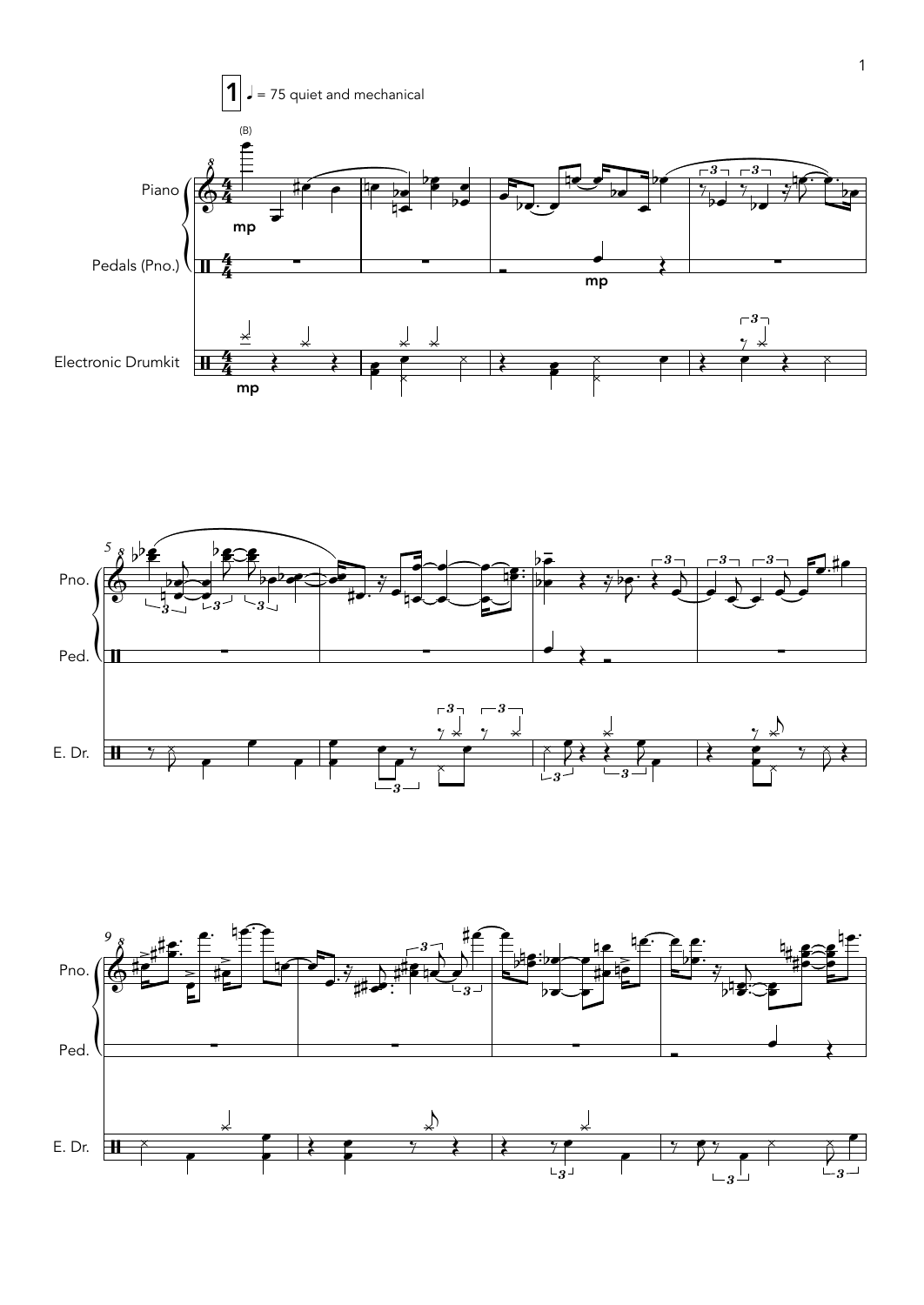



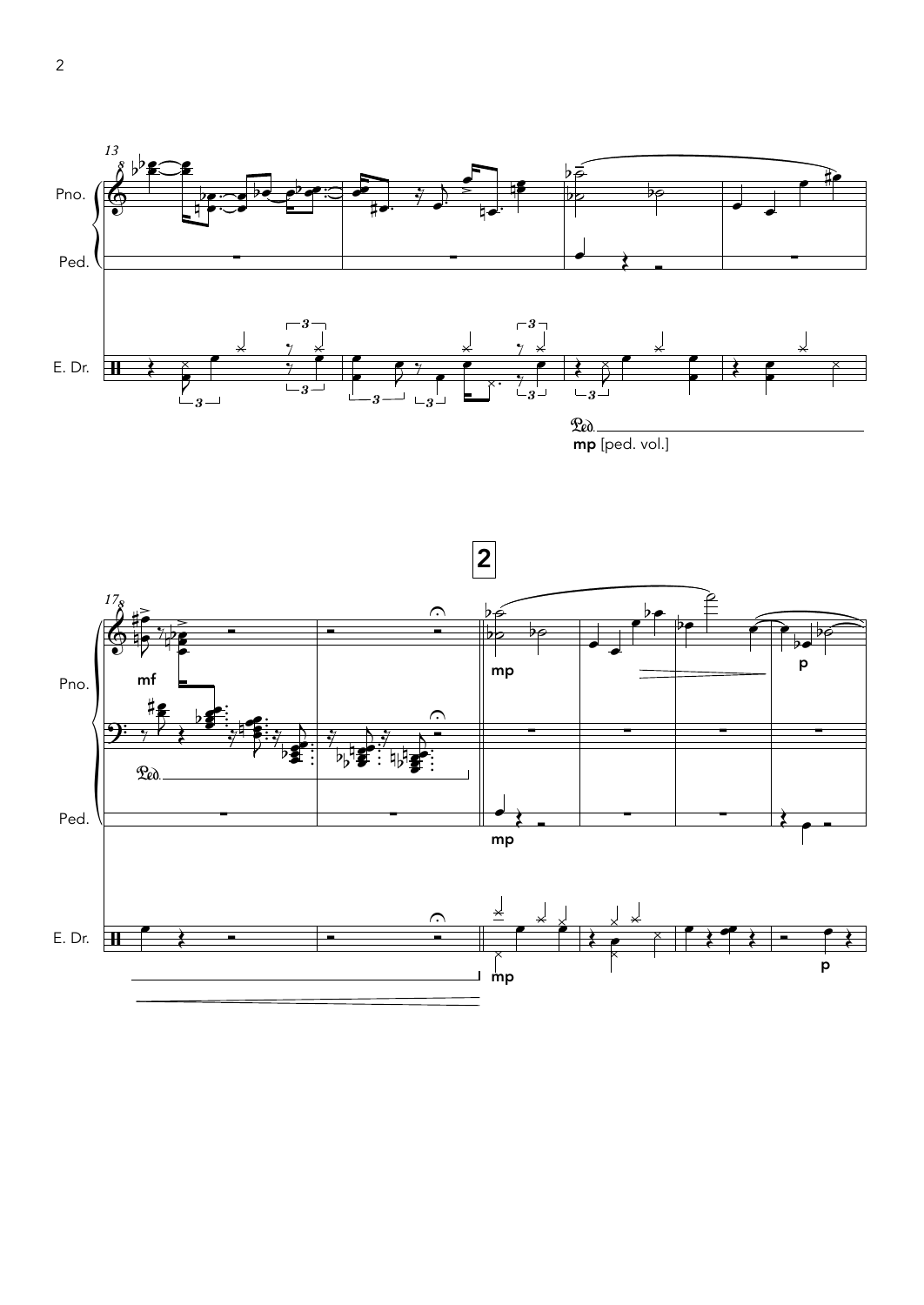



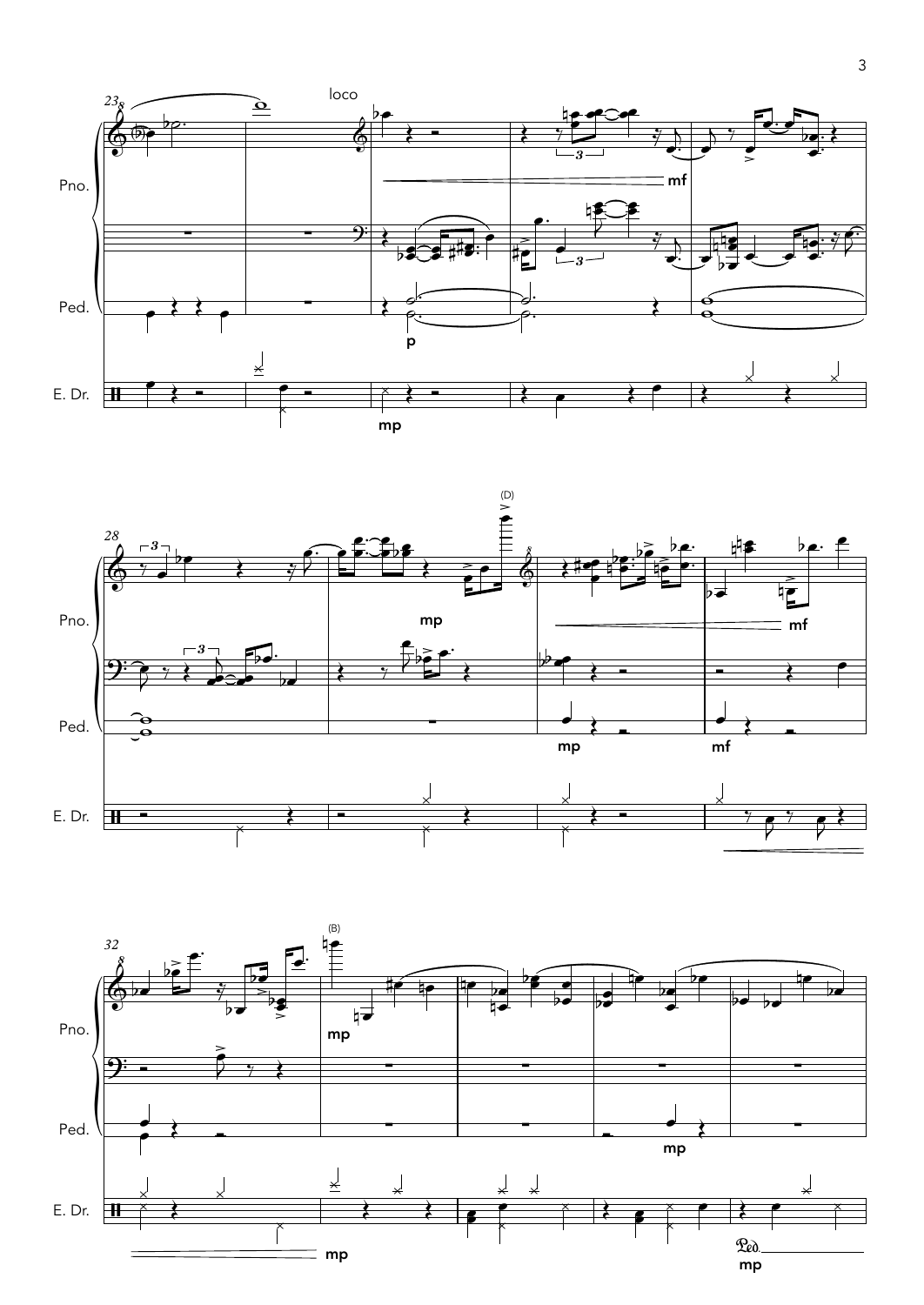





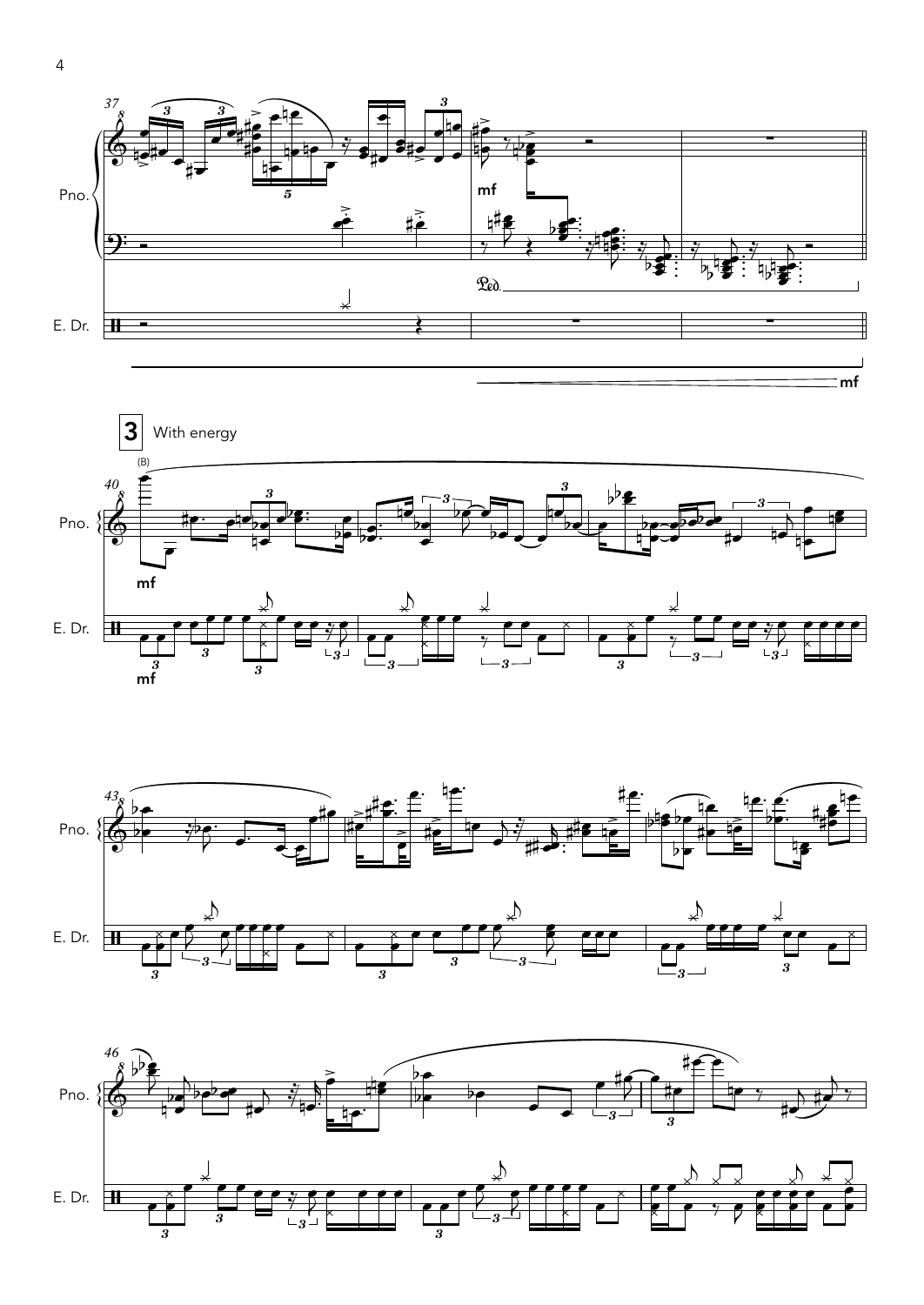



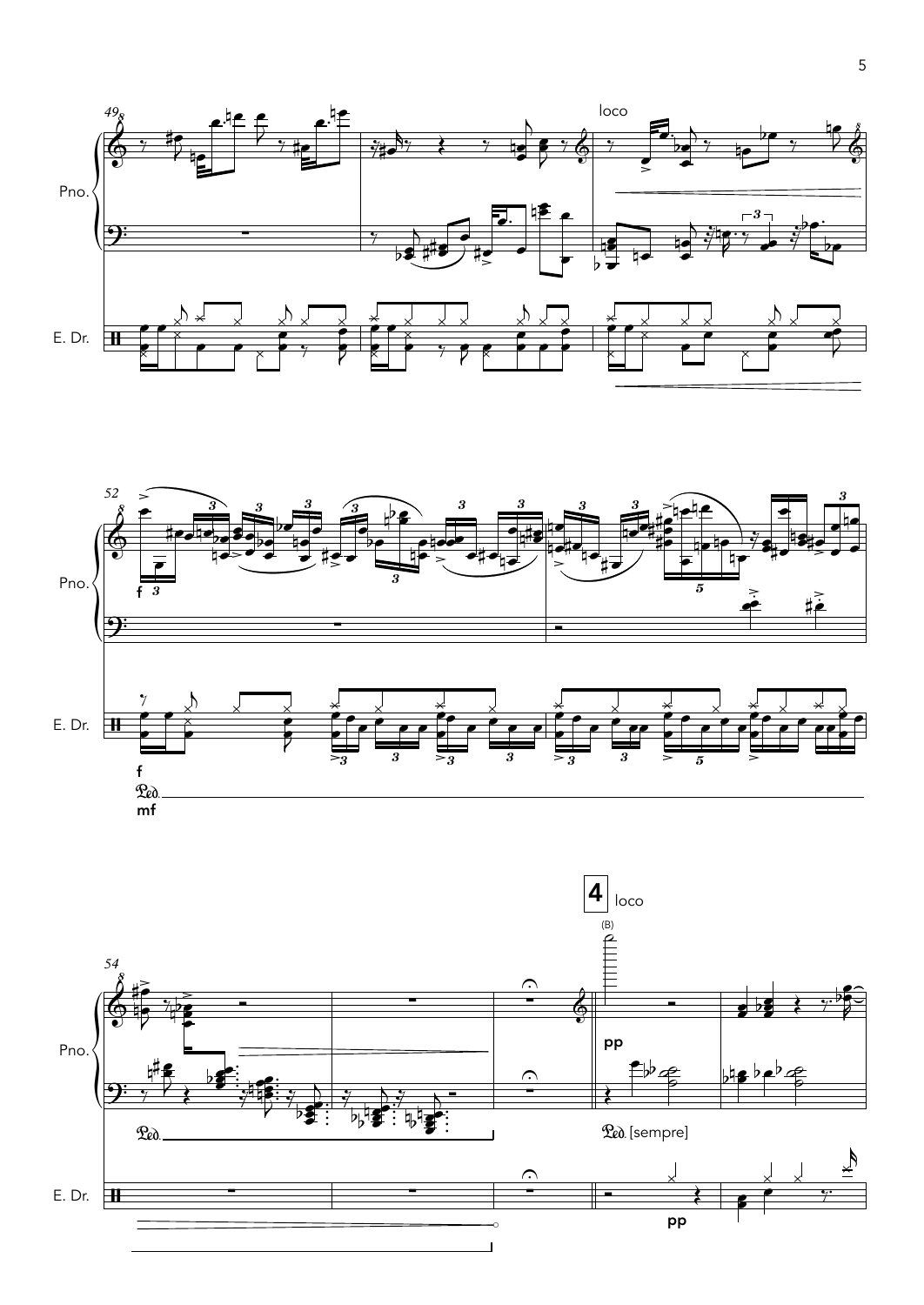





6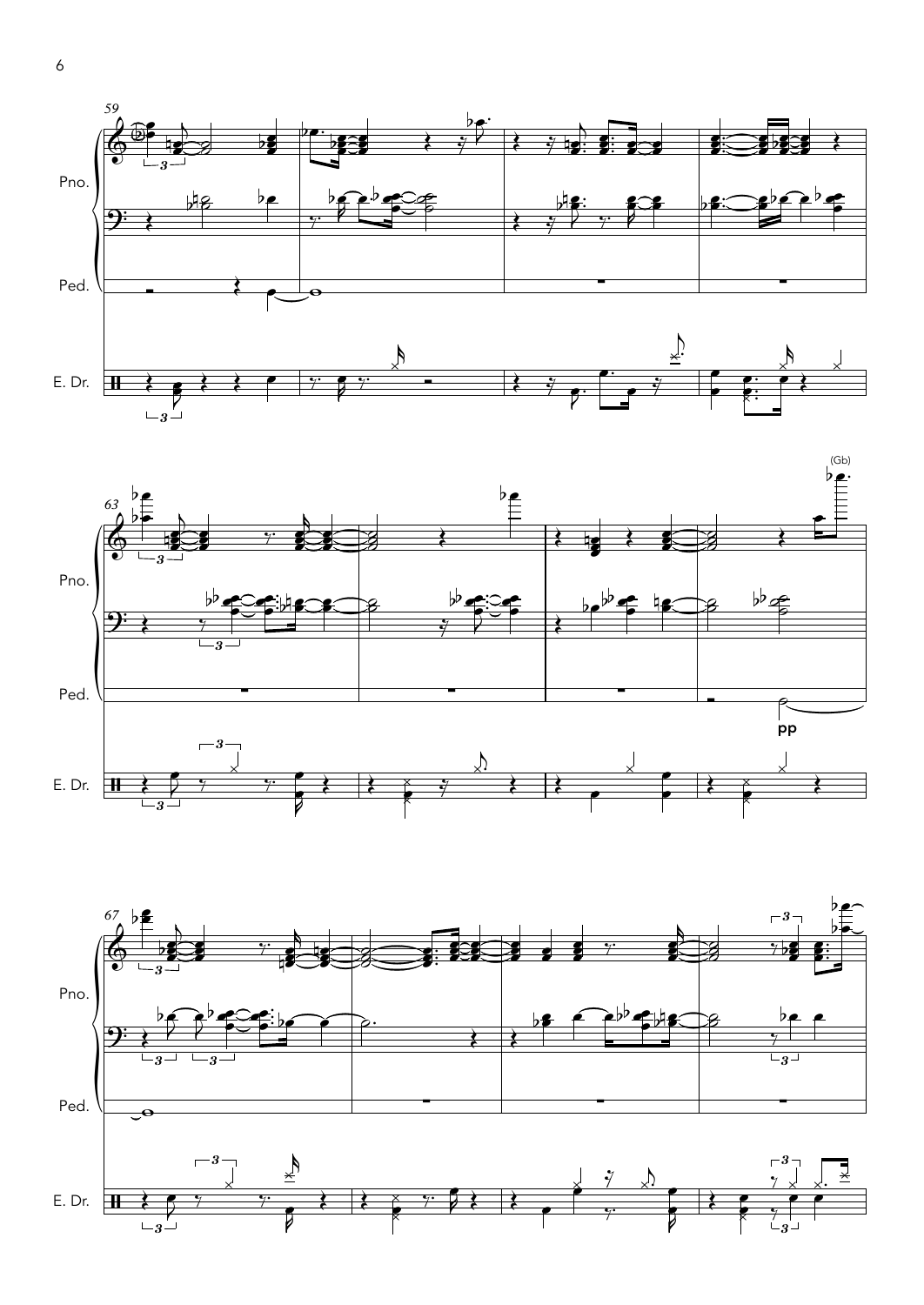





\*1 All tremolomarks = 32nd notes for the note duration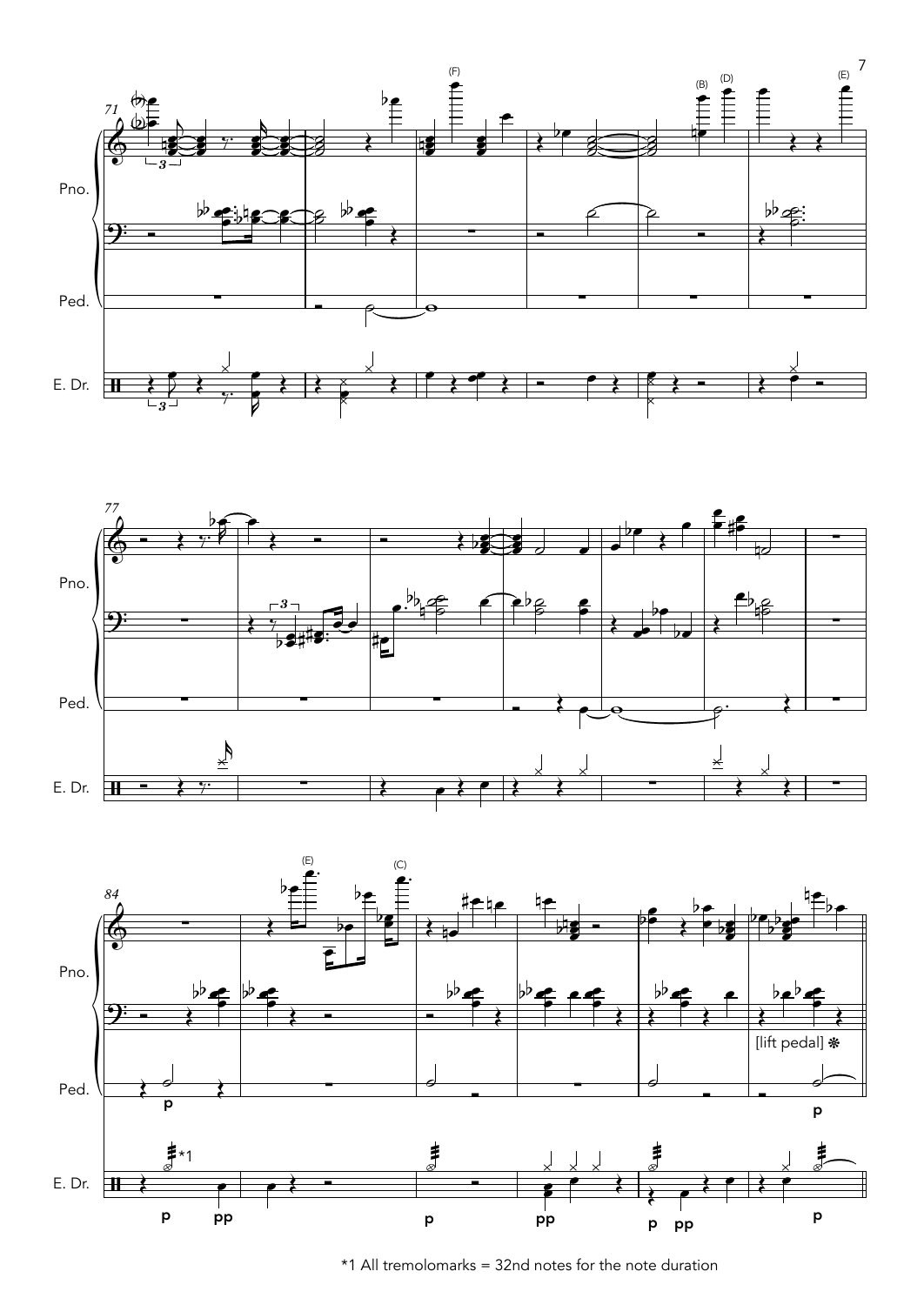



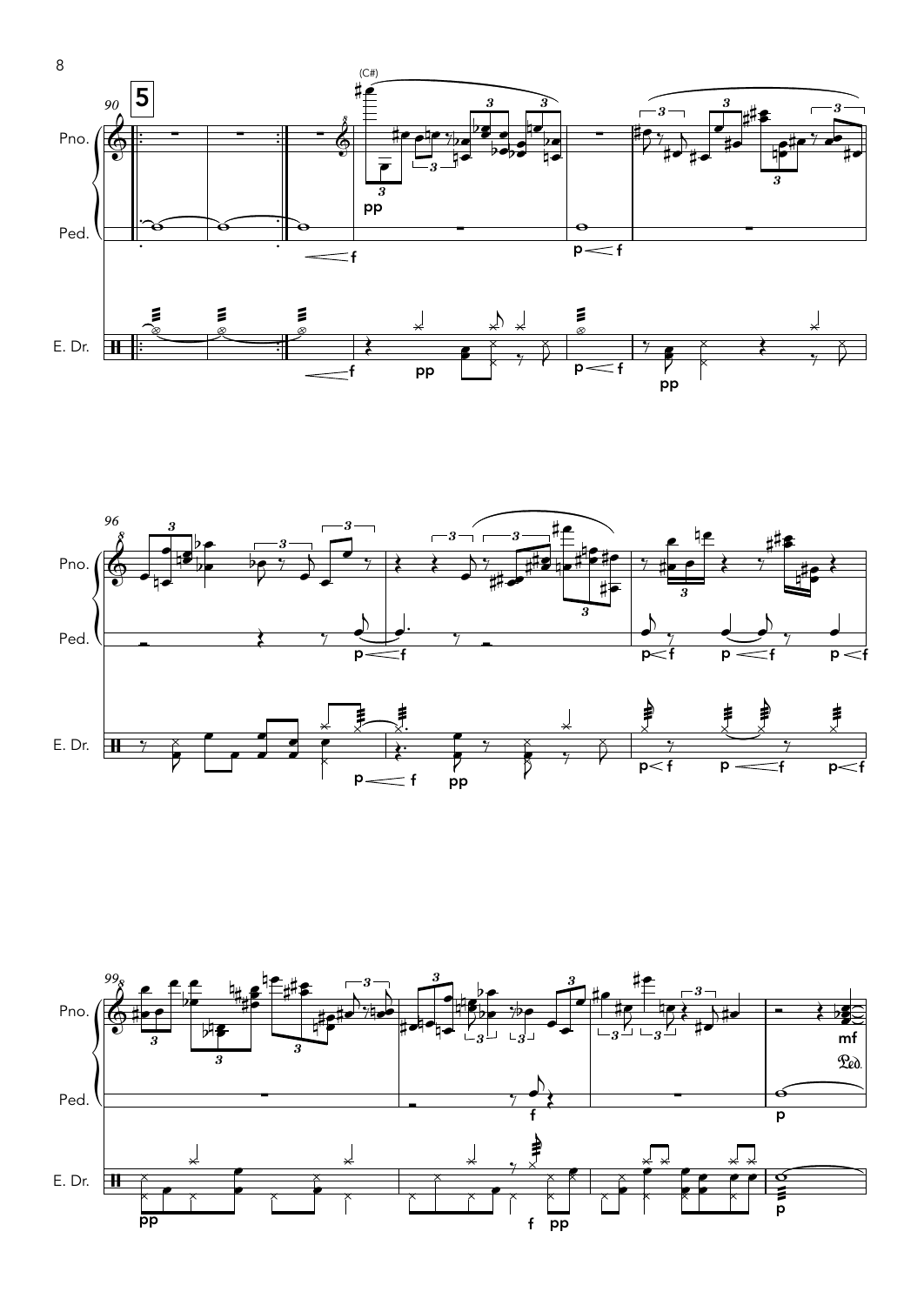

p

p

 $\mathbf{f}$ p



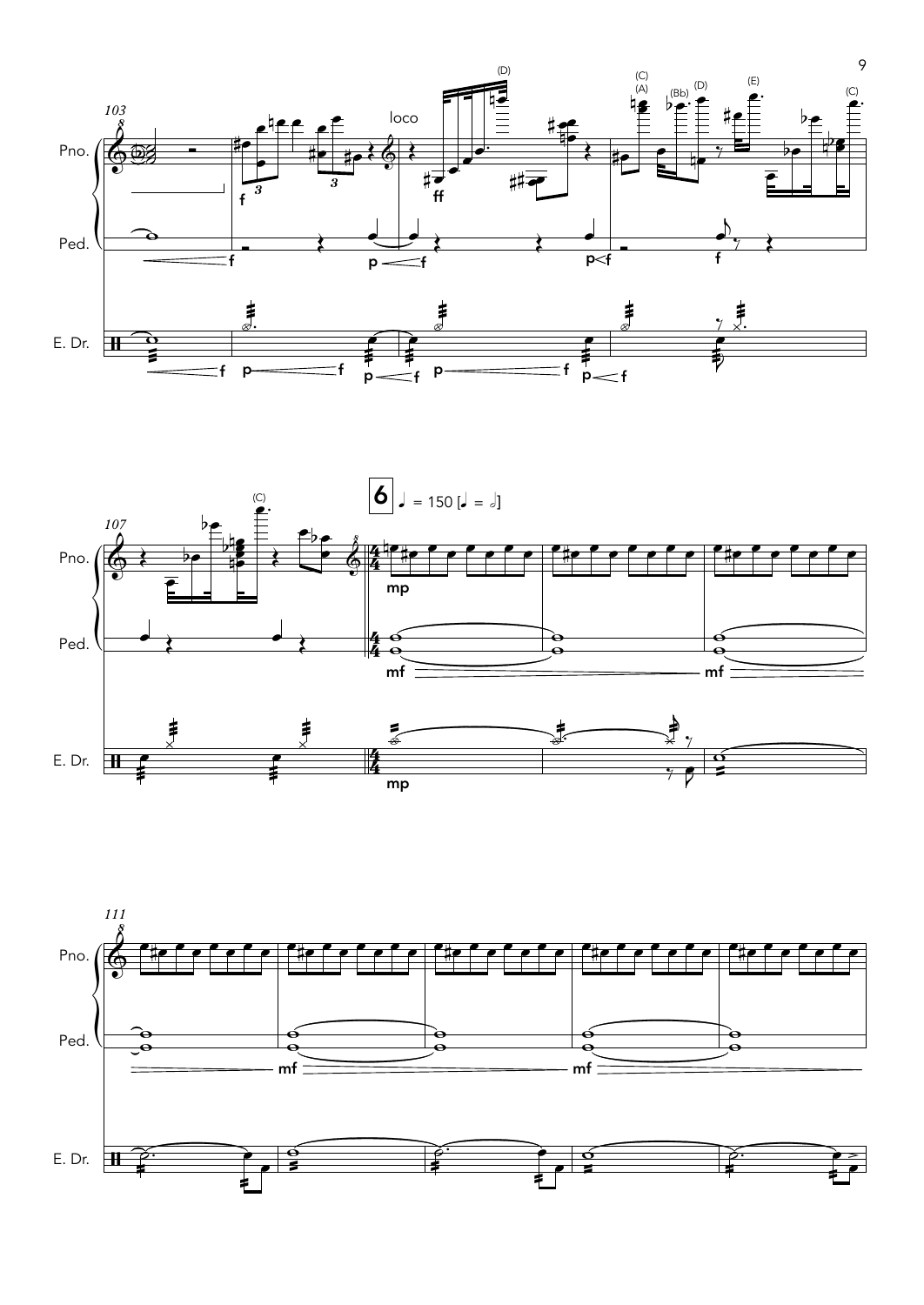



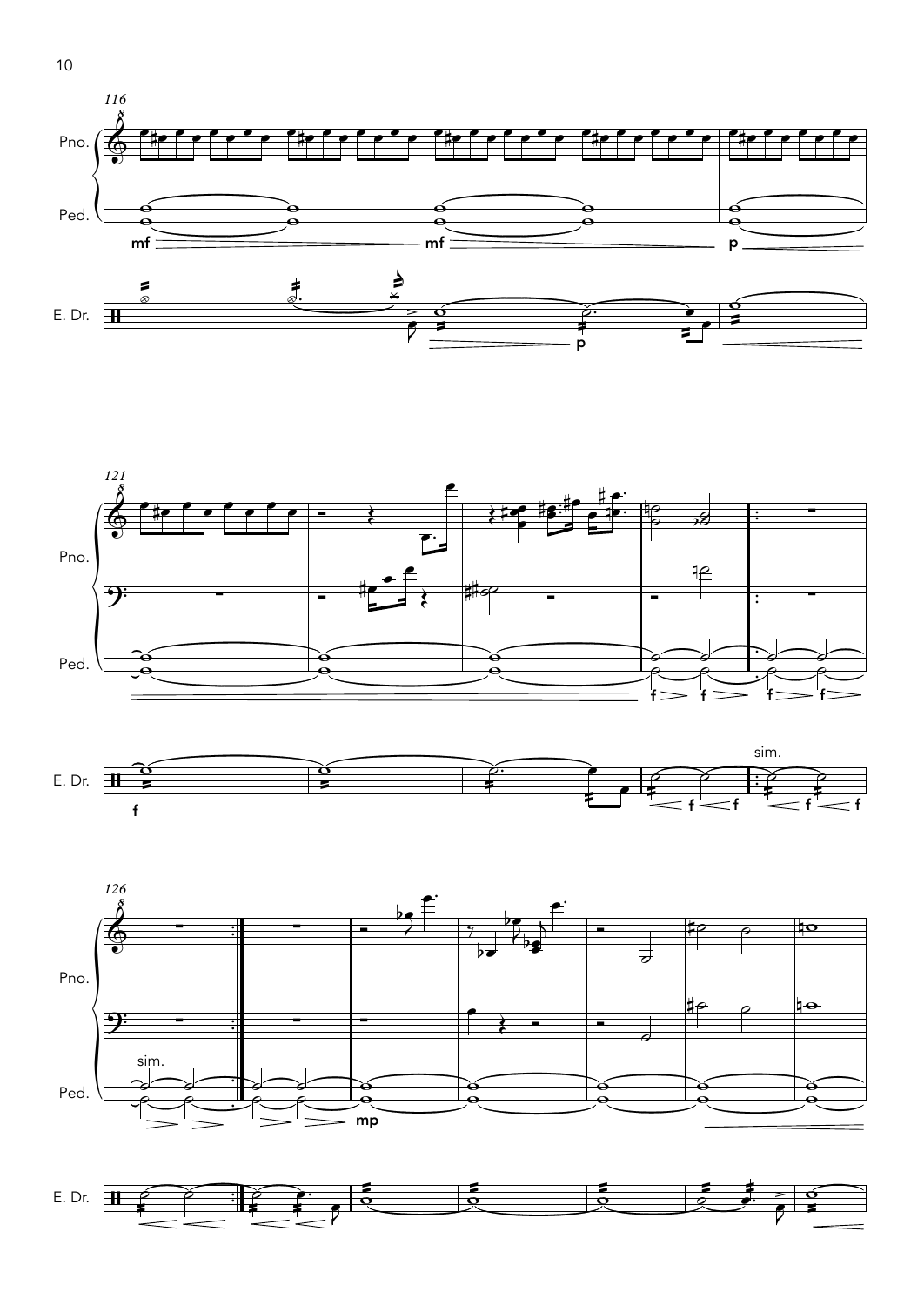



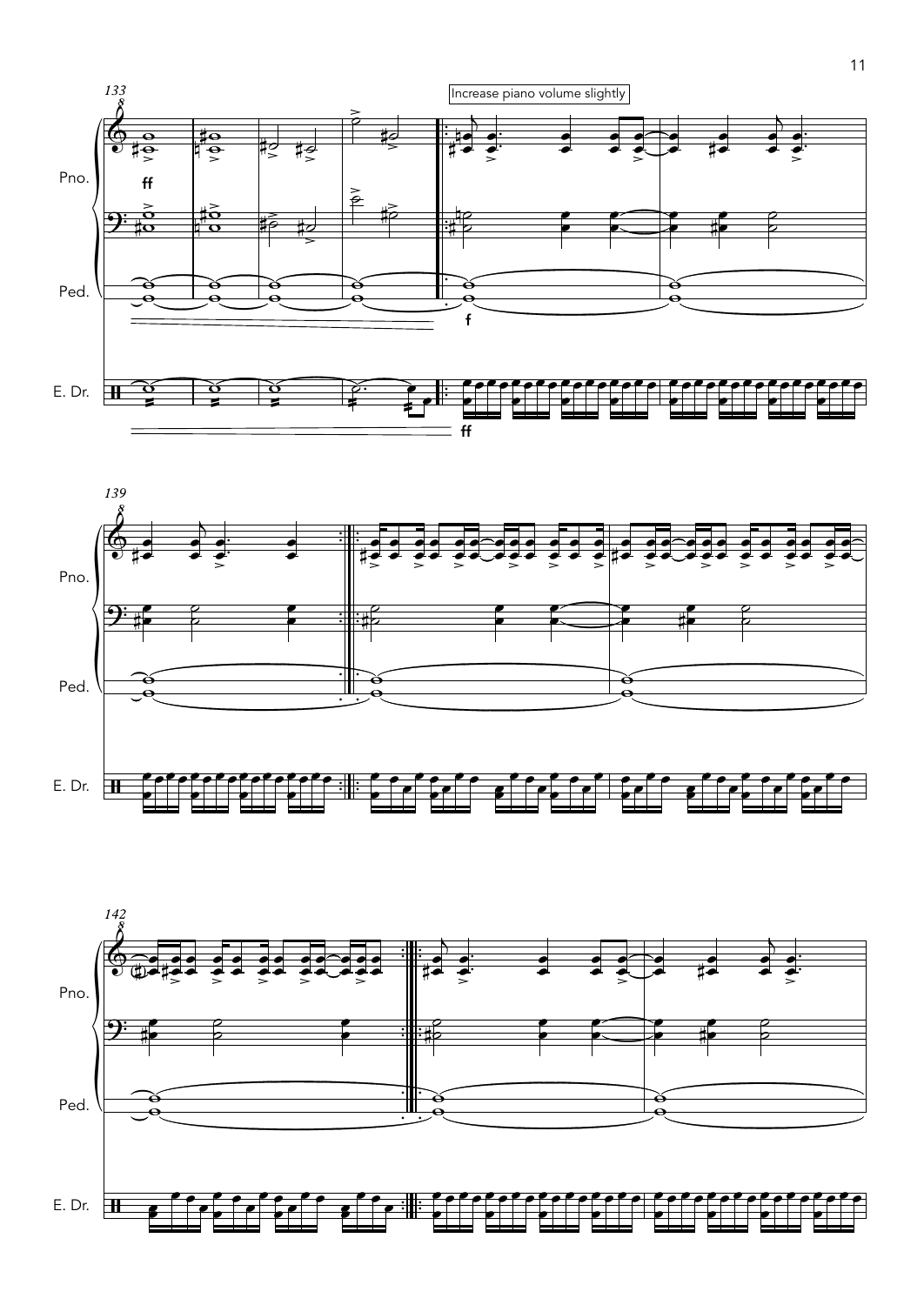





12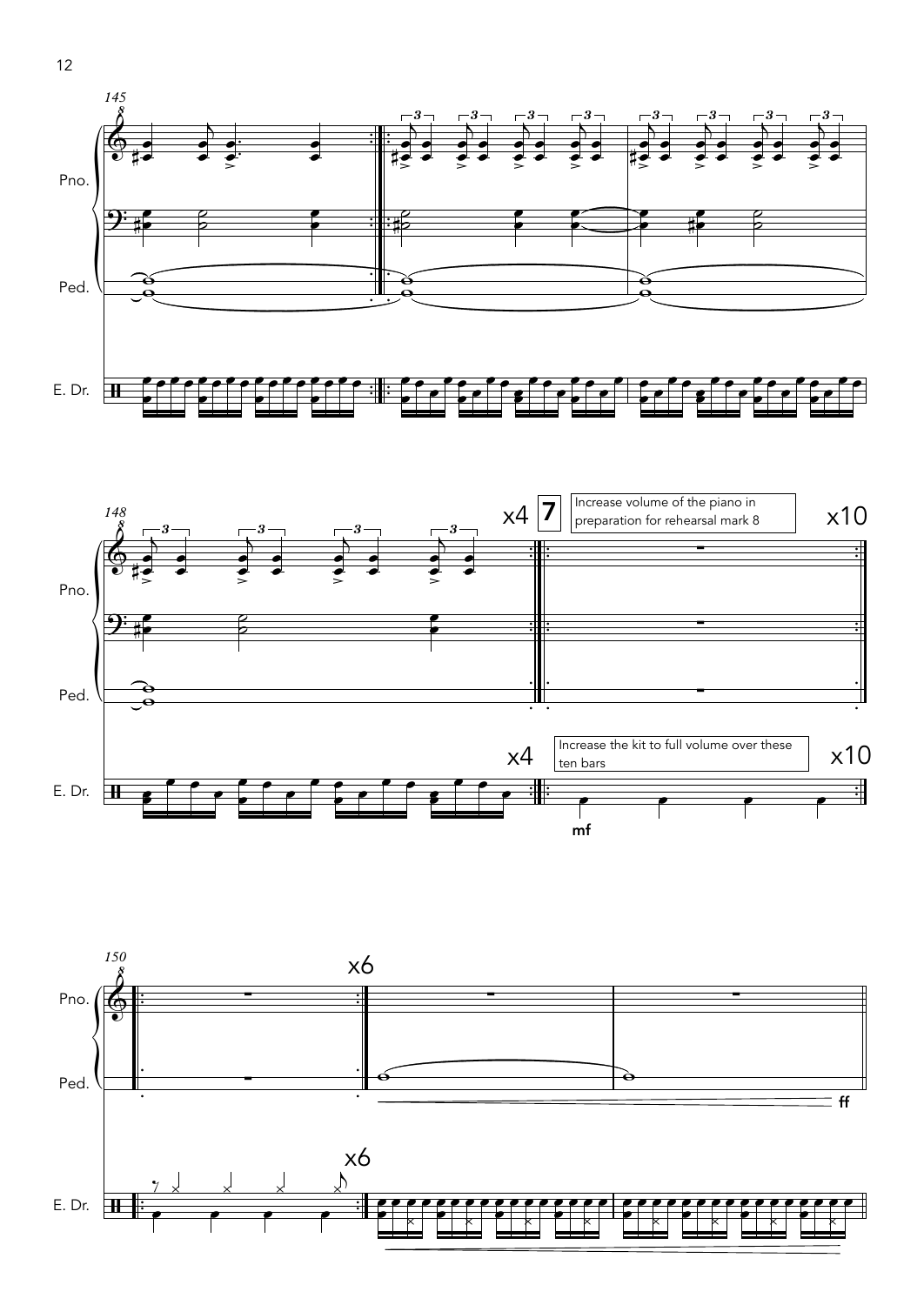





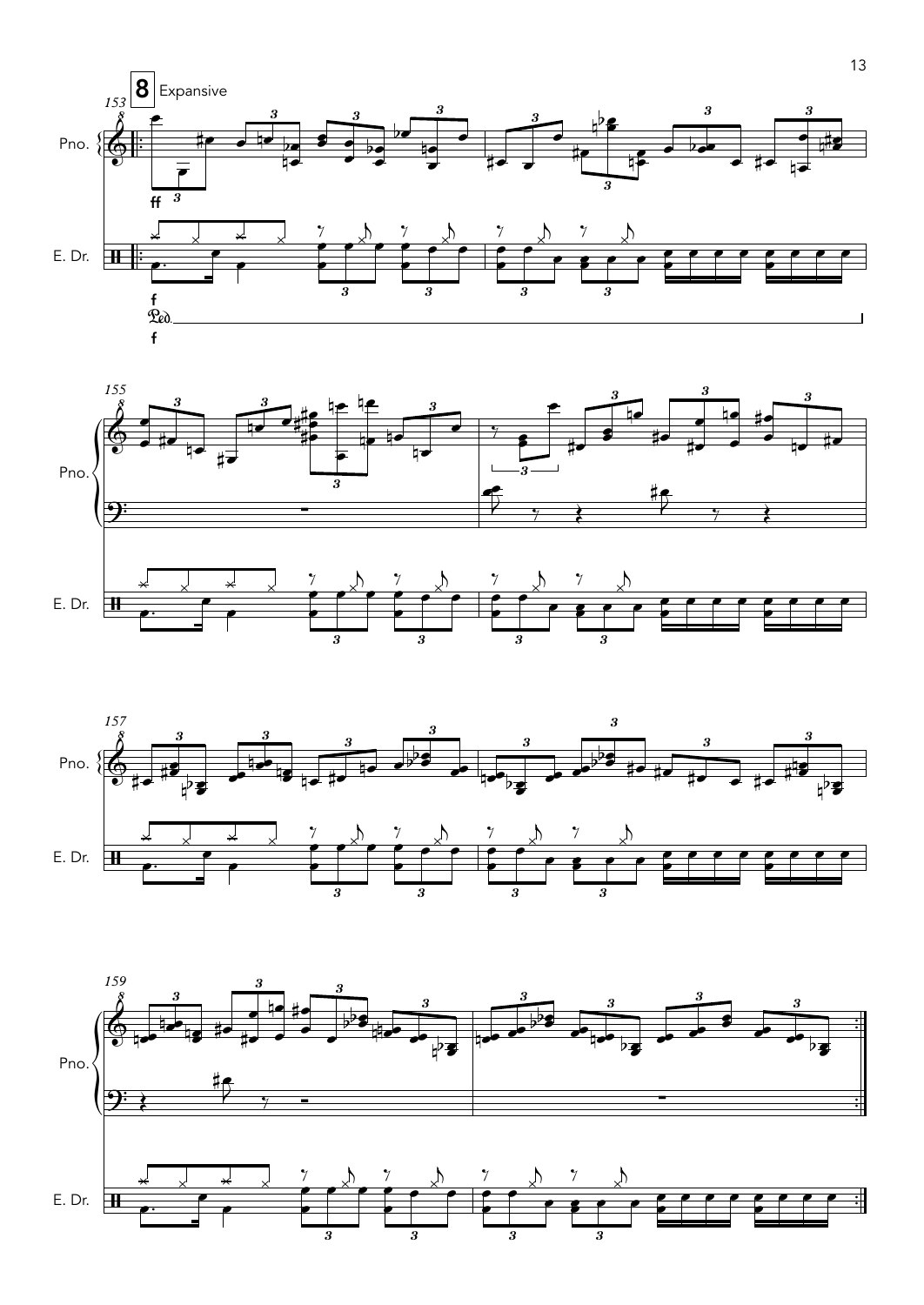



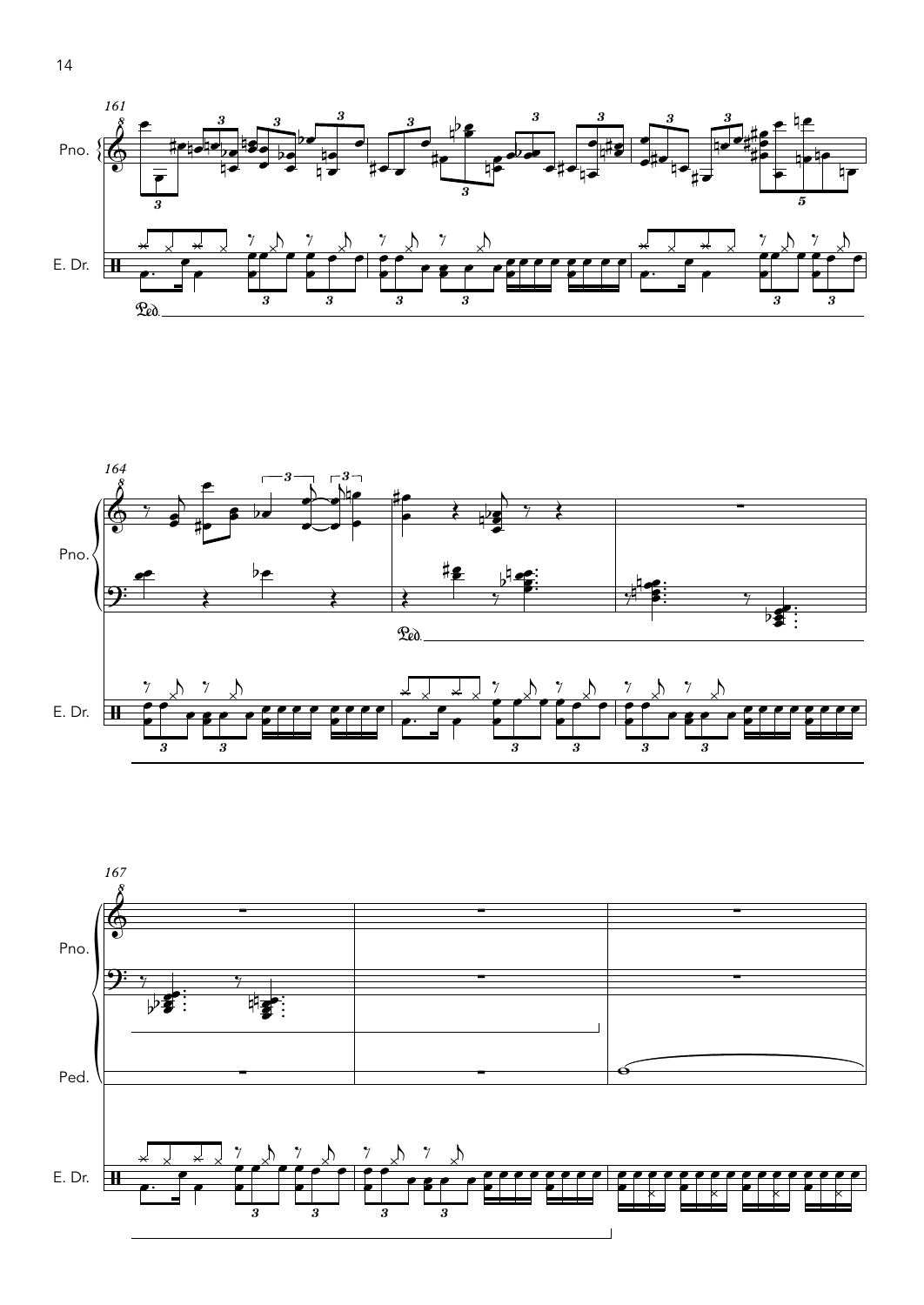



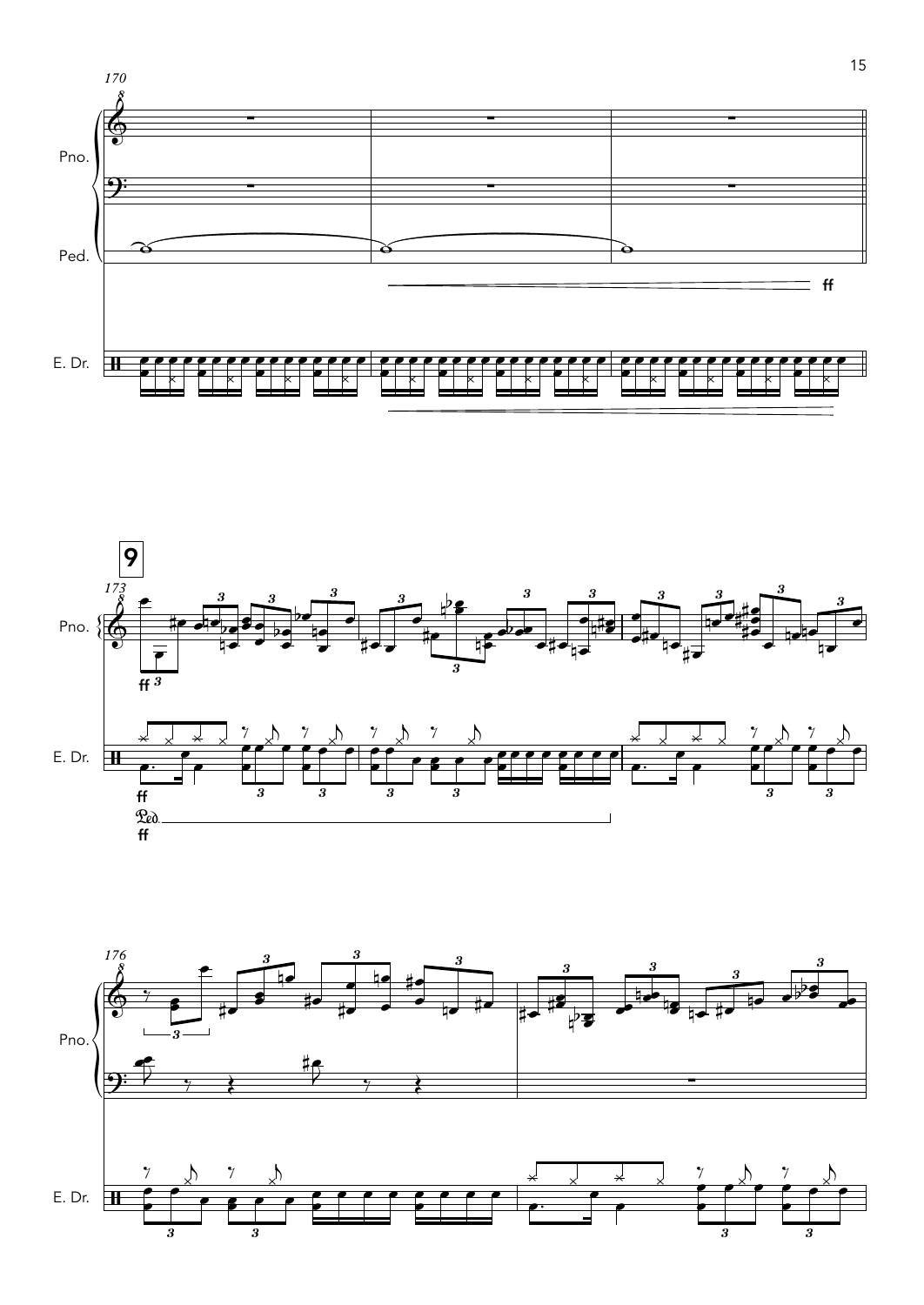